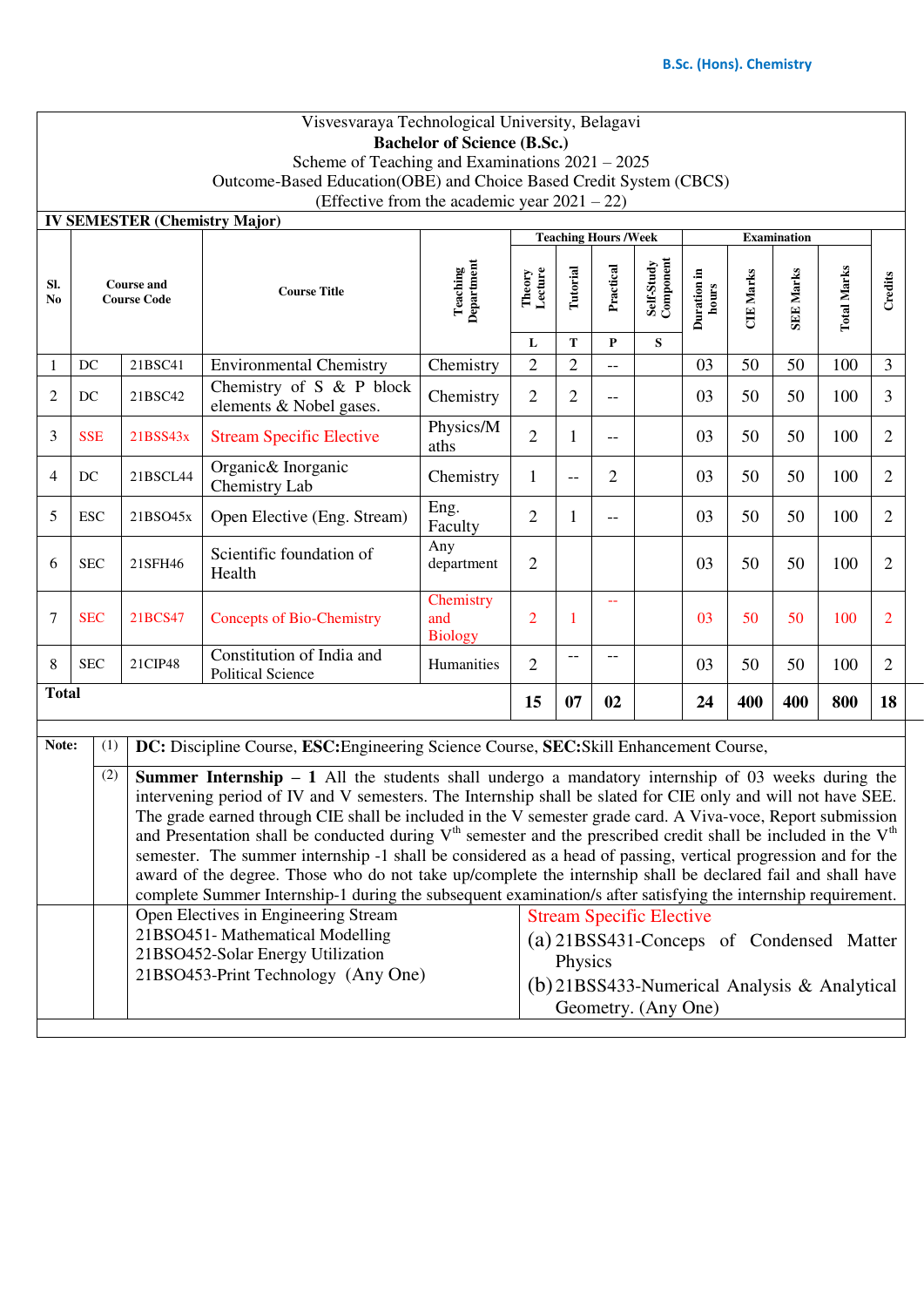## Visvesvaraya Technological University, Belagavi **Bachelor of Science (B.Sc.)** Scheme of Teaching and Examinations 2021 – 2025 Outcome Based Education(OBE) and Choice Based Credit System (CBCS) (Effective from the academic year  $2021 - 22$ )

|                | <b>V SEMESTER (Chemistry Major)</b>     |                                                                                                                                                                                                                                                                                                                                                                                                                                                                                                                                                                                                                                                                                                                                                                                                                                                            |                                                             |                               |                                                                    |                 |                                         |                                             |                      |                  |                  |                    |                |  |
|----------------|-----------------------------------------|------------------------------------------------------------------------------------------------------------------------------------------------------------------------------------------------------------------------------------------------------------------------------------------------------------------------------------------------------------------------------------------------------------------------------------------------------------------------------------------------------------------------------------------------------------------------------------------------------------------------------------------------------------------------------------------------------------------------------------------------------------------------------------------------------------------------------------------------------------|-------------------------------------------------------------|-------------------------------|--------------------------------------------------------------------|-----------------|-----------------------------------------|---------------------------------------------|----------------------|------------------|------------------|--------------------|----------------|--|
|                |                                         |                                                                                                                                                                                                                                                                                                                                                                                                                                                                                                                                                                                                                                                                                                                                                                                                                                                            |                                                             |                               |                                                                    |                 | <b>Teaching Hours /Week</b>             |                                             |                      |                  |                  |                    |                |  |
| SI.<br>No      | <b>Course and</b><br><b>Course Code</b> |                                                                                                                                                                                                                                                                                                                                                                                                                                                                                                                                                                                                                                                                                                                                                                                                                                                            | <b>Course Title</b>                                         | <b>Teaching</b><br>Department | Theory<br>Lecture<br>L                                             | Tutorial<br>T   | Practical<br>$\mathbf P$                | Self-Study<br>Component<br>S                | Duration in<br>hours | <b>CIE Marks</b> | <b>SEE Marks</b> | <b>Total Marks</b> | Credits        |  |
| 1              | DC                                      | 21BSC51                                                                                                                                                                                                                                                                                                                                                                                                                                                                                                                                                                                                                                                                                                                                                                                                                                                    | Chemical Kinetics &<br>Catalysis                            | Chemistry                     | $\overline{2}$                                                     | $\overline{2}$  |                                         |                                             | 03                   | 50               | 50               | 100                | 3              |  |
| 2              | DC                                      | 21BSC52                                                                                                                                                                                                                                                                                                                                                                                                                                                                                                                                                                                                                                                                                                                                                                                                                                                    | Coordination Compounds &<br><b>Bioinorganic Chemistry</b>   | Chemistry                     | $\overline{2}$                                                     | $\overline{2}$  | $\overline{a}$                          |                                             | 03                   | 50               | 50               | 100                | 3              |  |
| 3              | <b>SSE</b>                              | 21BSS53x                                                                                                                                                                                                                                                                                                                                                                                                                                                                                                                                                                                                                                                                                                                                                                                                                                                   | <b>Stream Specific Elective</b>                             | Physics/<br><b>Maths</b>      | $\overline{2}$                                                     | $\overline{2}$  | $\overline{a}$                          |                                             | 03                   | 50               | 50               | 100                | 2              |  |
| $\overline{4}$ | DC                                      | 21BSCL54                                                                                                                                                                                                                                                                                                                                                                                                                                                                                                                                                                                                                                                                                                                                                                                                                                                   | Physical & Inorganic<br>Chemistry Lab                       | Chemistry                     | $\mathbf{1}$                                                       | 44              | 2                                       |                                             | 03                   | 50               | 50               | 100                | 2              |  |
| 5              | <b>ESC</b>                              | 21BSO55x                                                                                                                                                                                                                                                                                                                                                                                                                                                                                                                                                                                                                                                                                                                                                                                                                                                   | Open Elective. (Engg.)                                      | <b>Engg Stream</b>            | $\overline{2}$                                                     | $\overline{a}$  |                                         |                                             | 03                   | 50               | 50               | 100                | $\overline{2}$ |  |
|                |                                         | 21BSO561                                                                                                                                                                                                                                                                                                                                                                                                                                                                                                                                                                                                                                                                                                                                                                                                                                                   | <b>Indian History</b>                                       |                               | $\overline{2}$                                                     |                 |                                         |                                             |                      |                  |                  |                    |                |  |
| 6              | OEC                                     | 21BSO562                                                                                                                                                                                                                                                                                                                                                                                                                                                                                                                                                                                                                                                                                                                                                                                                                                                   | Economics                                                   | Humanities.                   |                                                                    | $-$             |                                         |                                             | 03                   | 50               | 50               | 100                | $\overline{2}$ |  |
| $\overline{7}$ | <b>AEC</b>                              | 21BRM57                                                                                                                                                                                                                                                                                                                                                                                                                                                                                                                                                                                                                                                                                                                                                                                                                                                    | <b>Research Methodology</b>                                 | $P/C/M$ .                     | $\overline{2}$                                                     | $\overline{a}$  | $\equiv$                                |                                             | 03                   | $\overline{50}$  | 50               | 100                | $\overline{2}$ |  |
| 8              | <b>INT</b>                              | 21INT58                                                                                                                                                                                                                                                                                                                                                                                                                                                                                                                                                                                                                                                                                                                                                                                                                                                    | Summer Internship-1<br>(Inter/Intra Research<br>Internship) |                               | Completed during the intervening<br>vacation of IV and V semesters |                 |                                         |                                             | 03                   | 50               | 50               | 100                | $\overline{2}$ |  |
| 9              | DC                                      | 21BSPR59                                                                                                                                                                                                                                                                                                                                                                                                                                                                                                                                                                                                                                                                                                                                                                                                                                                   | Research project 1, Phase-1                                 | Chemistry                     | $2*$                                                               |                 |                                         |                                             | 03                   | 50               | $---$            | 50                 |                |  |
|                |                                         |                                                                                                                                                                                                                                                                                                                                                                                                                                                                                                                                                                                                                                                                                                                                                                                                                                                            |                                                             | <b>Total</b>                  | $\overline{13}$                                                    | $\overline{08}$ | $\overline{02}$                         |                                             | 27                   | 450              | 400              | 850                | 18             |  |
| Note:          | (1)<br>(2)                              | DC: Discipline Course, SSE: Stream Specific Elective ESC: Eng. Science Course, OEC: Open elective<br>Course, AEC: Ability Enhancement Course, INT: Internship .SEC: Skill Enhancement Course<br>*Refers to contact hours between student and guide.<br><b>Research Project 1, Phase – 1:</b> All the students admitted shall have to undergo a phase1of mandatory<br>Research project 1 during the V <sup>th</sup> Semester. In Phase-1 the students are required to submit the title, synopsis,<br>Literature Survey and work plan. Based on the ability/abilities of student/students and the recommendations of<br>the mentor, a single discipline or a multidisciplinary research project 1 can be assigned to an individual student<br>or to a group having not more than 4 students. The project is a laboratory-oriented course that will provide a |                                                             |                               |                                                                    |                 |                                         |                                             |                      |                  |                  |                    |                |  |
|                |                                         | platform to students to enhance their practical knowledge and skills by the development of small systems/<br>applications.                                                                                                                                                                                                                                                                                                                                                                                                                                                                                                                                                                                                                                                                                                                                 |                                                             |                               |                                                                    |                 |                                         |                                             |                      |                  |                  |                    |                |  |
|                | (3)                                     |                                                                                                                                                                                                                                                                                                                                                                                                                                                                                                                                                                                                                                                                                                                                                                                                                                                            | <b>Stream Specific Elective</b>                             |                               |                                                                    |                 |                                         | <b>Open Electives in Engineering Stream</b> |                      |                  |                  |                    |                |  |
|                |                                         | 21BSS531-Solid State Physics                                                                                                                                                                                                                                                                                                                                                                                                                                                                                                                                                                                                                                                                                                                                                                                                                               |                                                             |                               |                                                                    |                 | (a) 21BSO551-Concepts of Cyber Security |                                             |                      |                  |                  |                    |                |  |

21BSS533-Infinite Series, Fourier Analysis and Transforms. (b) 21BSO552-Data Science

**(c)** 21BSO553- Food and Nutrition (Any One)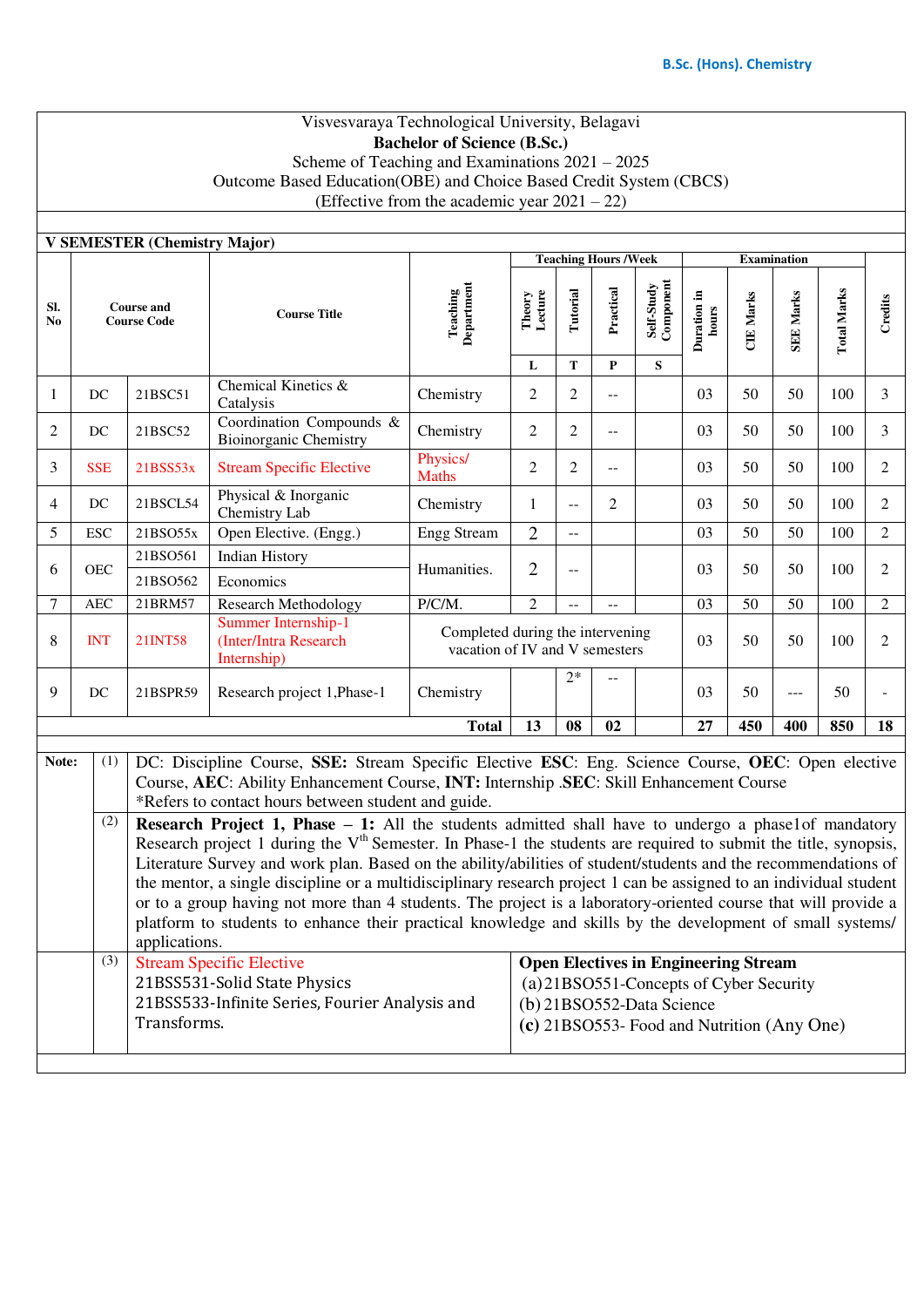## Visvesvaraya Technological University, Belagavi **Bachelor of Science (B.Sc.)** Scheme of Teaching and Examinations 2021 – 2025 Outcome-Based Education(OBE) and Choice Based Credit System (CBCS) (Effective from the academic year 2021 – 22) **VI SEMESTER(ChemistryMajor) Teaching Hours /Week Examination Component Department Self-Study Teaching hours Total Marks Total Marks Theory Lecture Practical Duration in CIE Marks SEE Marks SEE Marks Tutorial TIE Marks Credits Sl. Course and Course Code Course Title No L T P S**  1 DC 21BSC61 Chemistry of heterocyclic compounds Chemistry  $2 \mid 2 \mid - \mid 03 \mid 50 \mid 50 \mid 100 \mid 3$ 2 DC 21BSC62 Chemistry of materials Chemistry 2 2 - 03 50 50 100 3 3 DC 21BSCL63 Organic Chemistry Lab Chemistry 1 -- 2 03 50 50 50 100 2 21BSC641 | Medicinal Chemistry 4 DSE 21BSC642 Functional Organic Chemistry  $\begin{array}{|c|c|c|c|c|c|c|c|c|} \hline 2 & -1 & 03 & 50 & 50 & 100 & 2 \\ \hline \end{array}$ Compounds.  $5$  SSE 21BSS65X Stream Specific Elective Physics/ Maths  $\begin{vmatrix} 2 & - & \end{vmatrix}$  -  $\begin{vmatrix} 03 & 50 & 50 \end{vmatrix}$  100  $\begin{vmatrix} 2 & - \end{vmatrix}$ 21BSO661 Sociology 6 OEC Humanities.  $\begin{array}{|c|c|c|c|c|c|c|c|c|} \hline 2 & - & - & 03 & 50 & 50 & 100 & 2 \\ \hline \end{array}$ 21BSO662 Finance & Banking 7 SEC 21IPR67 Intellectual Property rights Interdisciplin 2 -- -- 03 50 50 100 2 ary. 8 DC 21BRP68 Research project1, Phase-2 Chemistry  $4^*$   $\vert$   $\vert$  03  $\vert$  50  $\vert$  50  $\vert$  100  $\vert$  4 **Total 15 08 02 24 400 400 800 22 Note:** (1) **DC:**Discipline Course, **DSE:** Discipline Specific Elective **OEC:** Open Elective Course **SEC:** Skill Enhancement Course. \*Refer to contact hours between student and guide. (2) **Research Project1, Phase -2:** Semester-end examination of research project 1 will have the submission of project report and viva voce presentation. The research project1 shall be considered as the head of passing for the award of degree. Those who do not take up/complete the mini-project shall be declared fail and shall have to complete the Research project 1 during the subsequent examination/s after satisfying the project requirement. (3) **Summer Internship – 2 Internship of 04 weeks during the intervening period of VI and VII semesters; 21INT77 Innovation/ Entrepreneurship/ Societal based Internship.**  (1)All the students shall undergo a mandatory internship of 04 weeks during the intervening period of VI and VII semesters. The internship shall be slated for CIE only and will not have SEE. The grade earned through CIE shall be included in the VII semester grade card. The internship shall be considered as a head of passing, vertical progression and award of degree. Those, who do not take up / complete the internship shall be considered under F (fail) grade and shall have to complete during subsequently after satisfying the internship requirements. (2)Innovation/Entrepreneurship/Societal Internship shall be carried out at industry, State and Central Government /Nongovernment organizations (NGOs), micro, small and medium enterprise (MSME), Innovation centres or Incubation centres. Societal/Rural internship is a work-based activity in which students will have a chance to identify the problems facing by the rural community and solve/reduce the identified problems through innovative ideas/projects/mechanisms. (4) Stream Specific Elective 21BSS651-Spectroscopy 21BSS653-Linear Programming, Probability, and Statistics.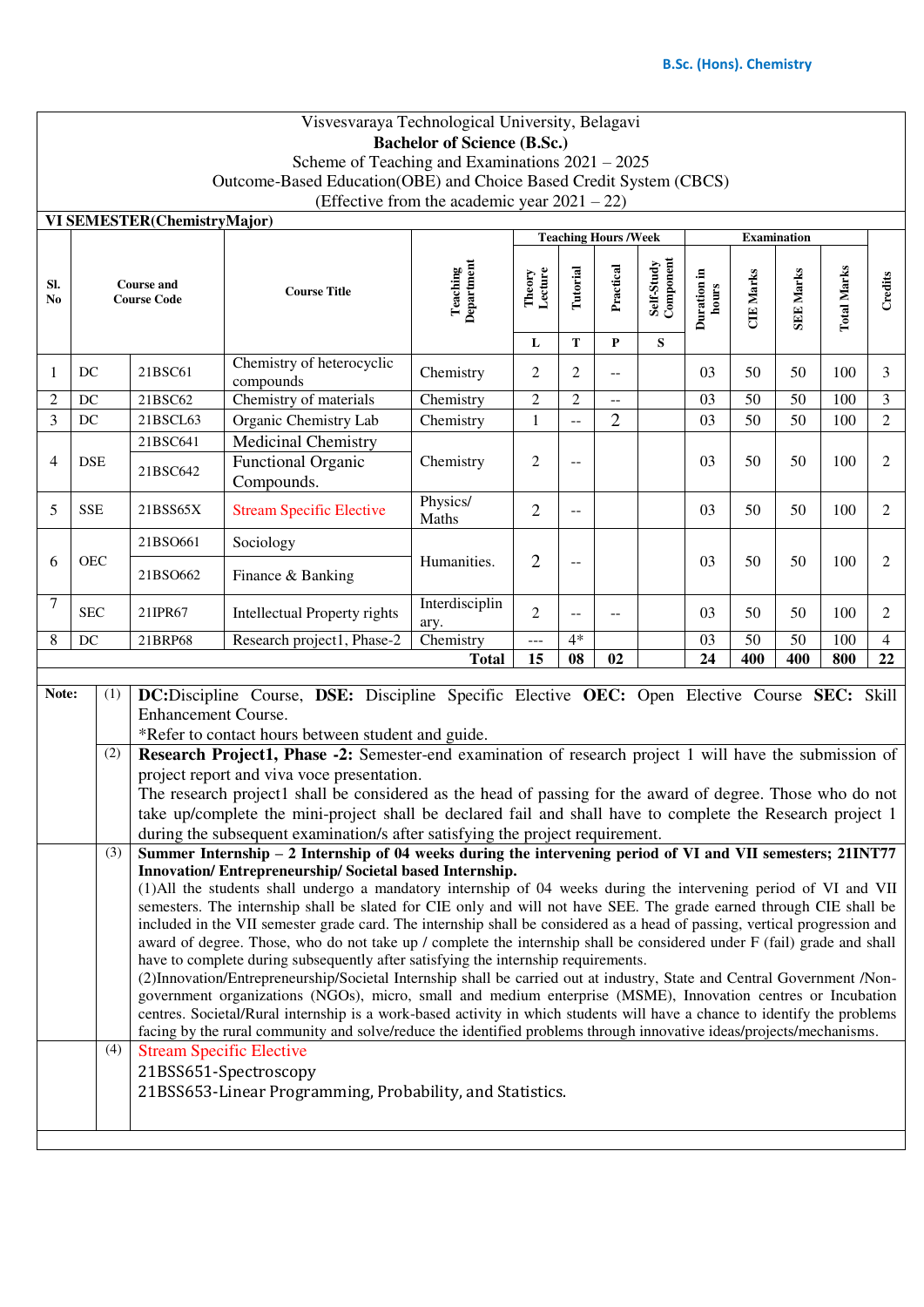| Visvesvaraya Technological University, Belagavi |                                                                                                                                                                                                                                 |                                         |                                                                                                                                                                       |                                                                         |                   |                |                          |                         |                      |                  |                  |                    |                |
|-------------------------------------------------|---------------------------------------------------------------------------------------------------------------------------------------------------------------------------------------------------------------------------------|-----------------------------------------|-----------------------------------------------------------------------------------------------------------------------------------------------------------------------|-------------------------------------------------------------------------|-------------------|----------------|--------------------------|-------------------------|----------------------|------------------|------------------|--------------------|----------------|
|                                                 | <b>Bachelor of Science (B.Sc.)</b>                                                                                                                                                                                              |                                         |                                                                                                                                                                       |                                                                         |                   |                |                          |                         |                      |                  |                  |                    |                |
|                                                 | Scheme of Teaching and Examinations $2021 - 2025$                                                                                                                                                                               |                                         |                                                                                                                                                                       |                                                                         |                   |                |                          |                         |                      |                  |                  |                    |                |
|                                                 | Outcome Based Education(OBE) and Choice Based Credit System (CBCS)                                                                                                                                                              |                                         |                                                                                                                                                                       |                                                                         |                   |                |                          |                         |                      |                  |                  |                    |                |
| (Effective from the academic year $2021 - 22$ ) |                                                                                                                                                                                                                                 |                                         |                                                                                                                                                                       |                                                                         |                   |                |                          |                         |                      |                  |                  |                    |                |
|                                                 | VII SEMESTER (Chemistry Major)<br><b>Teaching Hours /Week</b><br><b>Examination</b>                                                                                                                                             |                                         |                                                                                                                                                                       |                                                                         |                   |                |                          |                         |                      |                  |                  |                    |                |
|                                                 |                                                                                                                                                                                                                                 |                                         |                                                                                                                                                                       |                                                                         |                   |                |                          |                         |                      |                  |                  |                    |                |
| SI.<br>No                                       |                                                                                                                                                                                                                                 | <b>Course and</b><br><b>Course Code</b> | <b>Course Title</b>                                                                                                                                                   | Department<br>Teaching                                                  | Theory<br>Lecture | Tutorial       | Practical                | Self-Study<br>Component | Duration in<br>hours | <b>CIE Marks</b> | <b>SEE Marks</b> | <b>Total Marks</b> | Credits        |
|                                                 |                                                                                                                                                                                                                                 |                                         |                                                                                                                                                                       |                                                                         |                   |                |                          |                         |                      |                  |                  |                    |                |
|                                                 |                                                                                                                                                                                                                                 |                                         |                                                                                                                                                                       |                                                                         | L                 | T              | ${\bf P}$                | S                       |                      |                  |                  |                    |                |
|                                                 | DC                                                                                                                                                                                                                              | 21BSC71                                 | <b>Analytical Chemistry</b>                                                                                                                                           | Chemistry                                                               | $\overline{c}$    | $\overline{2}$ | $\overline{\phantom{a}}$ |                         | 03                   | 50               | 50               | 100                | 3              |
| $\overline{2}$                                  | $\operatorname{DC}$                                                                                                                                                                                                             | 21BSC72                                 | Electrochemistry                                                                                                                                                      | Chemistry                                                               | $\overline{2}$    | $\overline{2}$ | $-$                      |                         | 03                   | $\overline{50}$  | $\overline{50}$  | 100                | $\overline{3}$ |
| 3                                               | DC                                                                                                                                                                                                                              | 21BSCL73                                | Analytical Chemistry Lab                                                                                                                                              | Chemistry                                                               | $\mathbf{1}$      | $\sim$         | $\overline{2}$           |                         | $\overline{03}$      | $\overline{50}$  | $\overline{50}$  | 100                | $\overline{2}$ |
| 4                                               | <b>DSE</b>                                                                                                                                                                                                                      | 21BSC741                                | Molecular Spectroscopy                                                                                                                                                | Chemistry                                                               | $\overline{2}$    | 1              |                          |                         | 03                   | 50               | 50               | 100                | 3              |
|                                                 |                                                                                                                                                                                                                                 | 21BSC742                                | Photochemistry                                                                                                                                                        |                                                                         |                   |                |                          |                         |                      |                  |                  |                    |                |
| 5                                               | <b>DSE</b>                                                                                                                                                                                                                      | 21BSC751                                | Chemistry of<br>Nanomaterials                                                                                                                                         | Chemistry                                                               | $\overline{2}$    | 1              |                          |                         | 03                   | 50               | 50               | 100                | 3              |
|                                                 |                                                                                                                                                                                                                                 | 21BSC752                                | <b>Chemistry of Cosmetics</b><br>and Perfumes                                                                                                                         |                                                                         |                   |                |                          |                         |                      |                  |                  |                    |                |
|                                                 |                                                                                                                                                                                                                                 | 21BSO761                                | Geography                                                                                                                                                             |                                                                         |                   |                |                          |                         |                      |                  |                  |                    |                |
| 6                                               | <b>SEC</b>                                                                                                                                                                                                                      | 21BSO762                                | Mass Communication &<br>Journalism.                                                                                                                                   | Humanities                                                              | $\overline{c}$    | $-$            |                          |                         | 03                   | 50               | 50               | 100                | 2              |
|                                                 |                                                                                                                                                                                                                                 |                                         | <b>Summer Internship-2</b>                                                                                                                                            |                                                                         |                   |                |                          |                         |                      |                  |                  |                    |                |
| 7                                               | <b>INT</b>                                                                                                                                                                                                                      | <b>21INT77</b>                          | <b>Innovation/</b>                                                                                                                                                    | <b>Completed during the intervening</b><br>0 <sup>3</sup><br>100<br>--- |                   |                |                          |                         |                      |                  | <b>100</b>       | $\mathbf{2}$       |                |
|                                                 |                                                                                                                                                                                                                                 |                                         | Entrepreneurship/<br><b>Societal based Internship</b>                                                                                                                 | vacation of VI and VII semester                                         |                   |                |                          |                         |                      |                  |                  |                    |                |
| 8                                               | DC                                                                                                                                                                                                                              | 21BSRP77                                | Research Project 2, Phase-1                                                                                                                                           | Chemistry                                                               |                   | $2*$           |                          |                         | 03                   | $\overline{50}$  |                  | $\overline{50}$    |                |
|                                                 |                                                                                                                                                                                                                                 |                                         |                                                                                                                                                                       | <b>Total</b>                                                            | 11                | 11             | 02                       |                         | 24                   | 450              | 300              | 750                | 18             |
|                                                 |                                                                                                                                                                                                                                 |                                         |                                                                                                                                                                       |                                                                         |                   |                |                          |                         |                      |                  |                  |                    |                |
|                                                 | (1)<br>Note:<br>DC: Discipline Course, DSE: Discipline Specific Elective, SEC: Skill Enhancement Course.                                                                                                                        |                                         |                                                                                                                                                                       |                                                                         |                   |                |                          |                         |                      |                  |                  |                    |                |
|                                                 | *Refer to contact hours between student and guide.                                                                                                                                                                              |                                         |                                                                                                                                                                       |                                                                         |                   |                |                          |                         |                      |                  |                  |                    |                |
|                                                 | Research project 2, Phase-1. All the students are required to submit the Title, synopsis and work plan.<br>(2)<br>The objective of the project work is $-$ To encourage the independent learning and innovative attitude of the |                                         |                                                                                                                                                                       |                                                                         |                   |                |                          |                         |                      |                  |                  |                    |                |
|                                                 |                                                                                                                                                                                                                                 |                                         |                                                                                                                                                                       |                                                                         |                   |                |                          |                         |                      |                  |                  |                    |                |
|                                                 | students. To develop interactive communication, organization time management and presentation skills. To                                                                                                                        |                                         |                                                                                                                                                                       |                                                                         |                   |                |                          |                         |                      |                  |                  |                    |                |
|                                                 |                                                                                                                                                                                                                                 |                                         | inspire independent and team working. To train the students to present the topic of project work in a seminar<br>without any fear, and face the audience confidently. |                                                                         |                   |                |                          |                         |                      |                  |                  |                    |                |
|                                                 |                                                                                                                                                                                                                                 |                                         |                                                                                                                                                                       |                                                                         |                   |                |                          |                         |                      |                  |                  |                    |                |